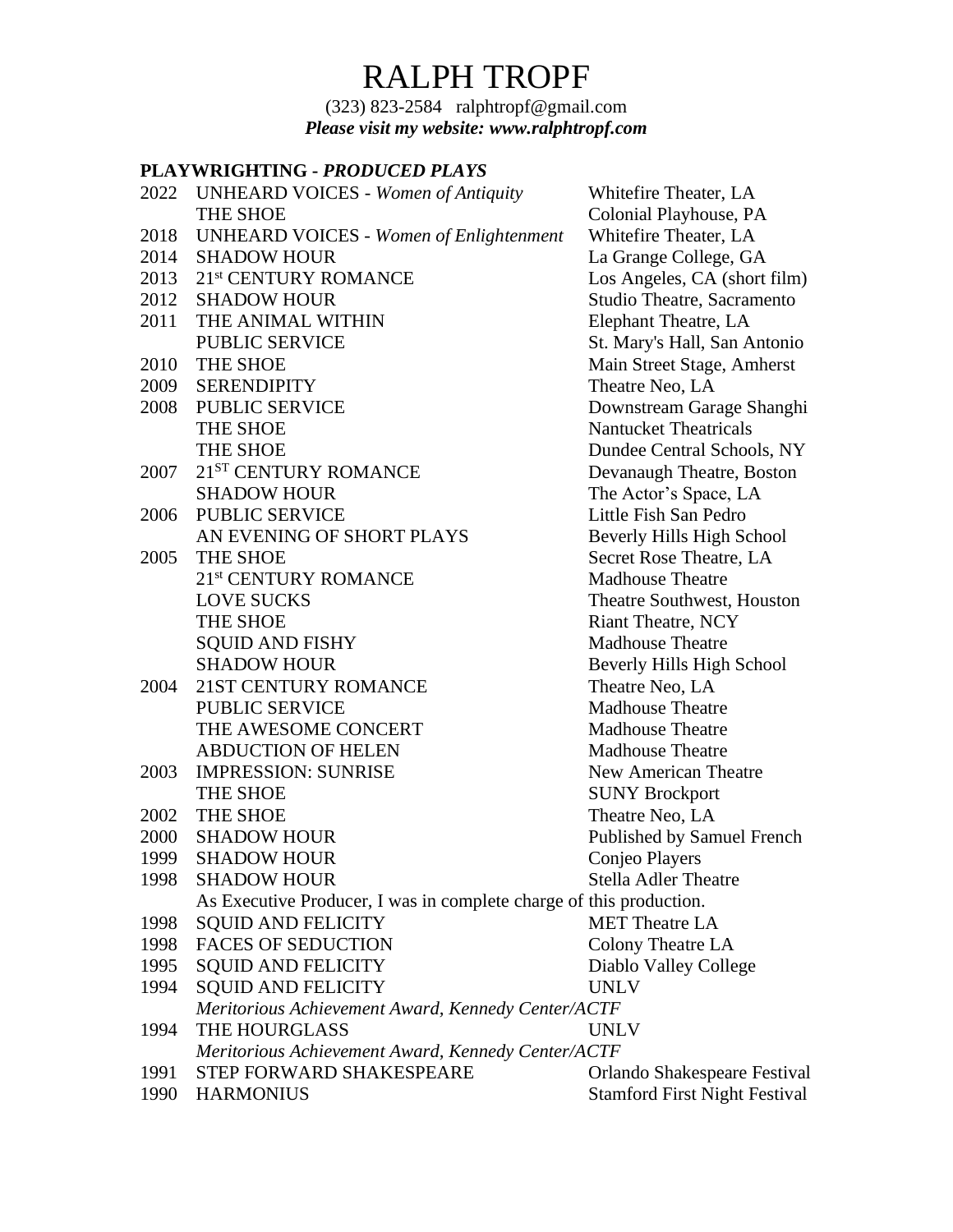(323) 823-2584 ralphtropf@gmail.com *Please visit my website: www.ralphtropf.com*

## **WRITING AND PRODUCING HISTORY:**

2022 Produced and directed *Unheard Voices* – *Women of Antiquity*

2018 Produced and directed *Unheard Voices* – *Women of Enlightenment*

2011 Produced my play *The Animal Within* at The Elephant Theatre, an Equity 99-seat space. I wrote and met a \$30,000 budget, rented the space, engaged a director and cast, hired a publicist, set designer, lighting designer and crew. The production ran six weeks.

### 2010 1 VOICE – SAVING THE LIVES OF OUR OWN

Co-Produced a charity event to support the Motion Picture Home featuring Richard Dreyfuss, Nichelle Nichols, Shirley Jones and Marty Ingles, Renee Taylor and Joe Bologna, Lorenzo Lamas, Dawn Wells and many more. Wrote the script and coordinated acts backstage.

- 2007 SUNNY DAYS and ABC MOUSE. I wrote pilot scripts for two new cartoon series to be produced by Age of Knowledge, Inc. Glendale, CA.
- 2005 THE FAERIE CATCHER Neopets/VIACOM I co-wrote a treatment for an animated feature (like *Shrek* or *Finding Nemo*) that Neopets/VIACOM pitched to Warner Brothers.
- 2004 ADVENTURE IN PETOPIA Neopets/VIACOM LEGENDS OF TALADOR Neopets/VIACOM I co-write two scripts for videogames used on SONY PS2.

#### 2004-2005

THE LOST DESERT Neopets/VIACOM CURSE OF MARAQUA Neopets/VIACOM HANNA AND THE ICE CAVES Neopets/VIACOM I co-write a series of on-line comics on the Neopets website.

#### 2000-2001

### FOX TELEVISION – POLICE VIDEOS

*JOB TITLE*: HEAD WRITER/ LEAD SEGMENT PRODUCER

As part of the creative team on a successful series, I supervised a staff of six writers. I reported directly to the producer on the development of segments for the show. Job duties included researching topics, conducting interviews, casting talent, managing location shoots and writing scripts. As part of the post-production team, I made final quality-control completed shows before the air copy was sent to the network.

### 1999-2000 - ABC TELEVISION – SERIES PILOT, "ROOKIES" *JOB TITLE*: STAFF WRITER

As part of a creative team, I contributed to the pilot episode of an hour-long series.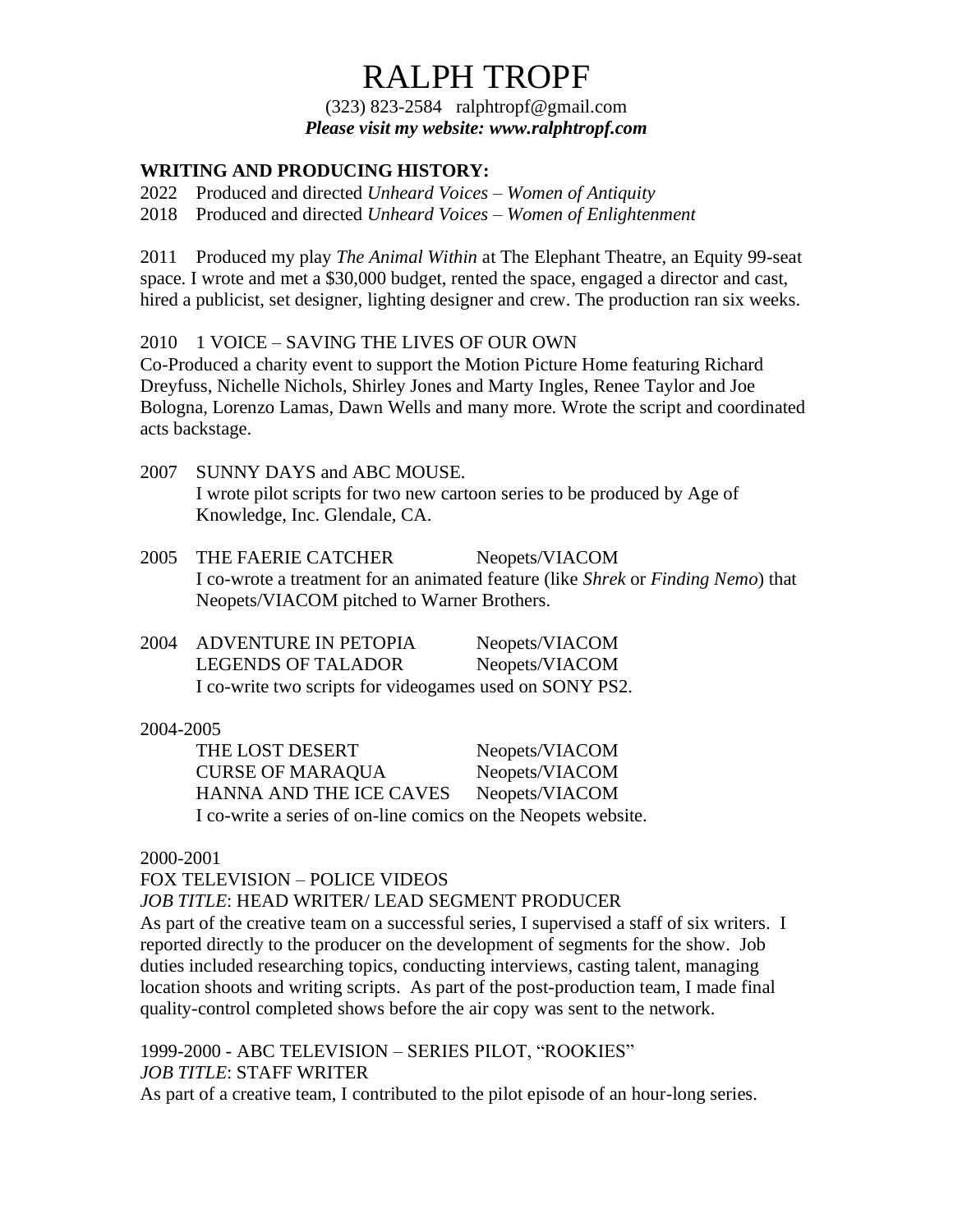(323) 823-2584 ralphtropf@gmail.com *Please visit my website: www.ralphtropf.com*

#### 1997-1999 - FOX TELEVISION- POLICE VIDEOS *JOB TITLE*: SEGMENT PRODUCER

Created individual segments from existing footage. I wrote text for on-camera talent, voice over narration and compiled footage into dramatic structure. I also wrote teasers for the end of each act, as well as researching stories and conducting on-camera interviews.

## 1997 - FOX TELEVISION – SURVIVING THE MOMENT OF IMPACT *JOB TITLE*: SEGMENT PRODUCER

Created documentaries from archival footage on how to react and survive auto accidents.

1998 Produced my play *Shadow Hour* at the Stella Adler Theatre, an Equity 99-seat space. I wrote a \$20,000 budget of which I raised \$14,000 from investors. I made up the difference from my own pocket. I rented the space, engaged a director and cast, hired a publicist, set designer, lighting designer and crew. The production ran seven weeks and resulted in a Samuel French publication of the play.

1996 Produced a showcase of my own short plays at the Egyptian Arena Theatre.

1992-1995 GRADUATE STUDENT, UNIV. OF NEVADA LAS VEGAS I wrote three full-length plays, countless one-acts and earned an MFA in Theatre Arts.

### 1990-1992 ORLANDO, FL

After working as lighting technician for the Orlando Shakespeare Festival, I served on the board of directors at Theatre Downtown where I co-produced a dozen plays and events.

1990 STAMFORD, CT

Working with composer Duilio Dobrin, I wrote "Harmonius," a story for narrator and chamber orchestra. I produced it as part of the Stamford First Night festival.

1983-1984 EQUITY APPRENTICE, BURT REYNOLDS THEATRE For one year my class worked backstage on Broadway caliber shows including building, loading in and striking sets, costumes, props, rigging and lighting.

1974-1978 UNDERGRAD STUDENT, UNIVERSITY OF CENTRAL FLORIDA For three years I was a member of "Simply Shakespeare," a theatre troupe that toured to local high schools. We acted various roles, loaded sets and lighting equipment in and out.